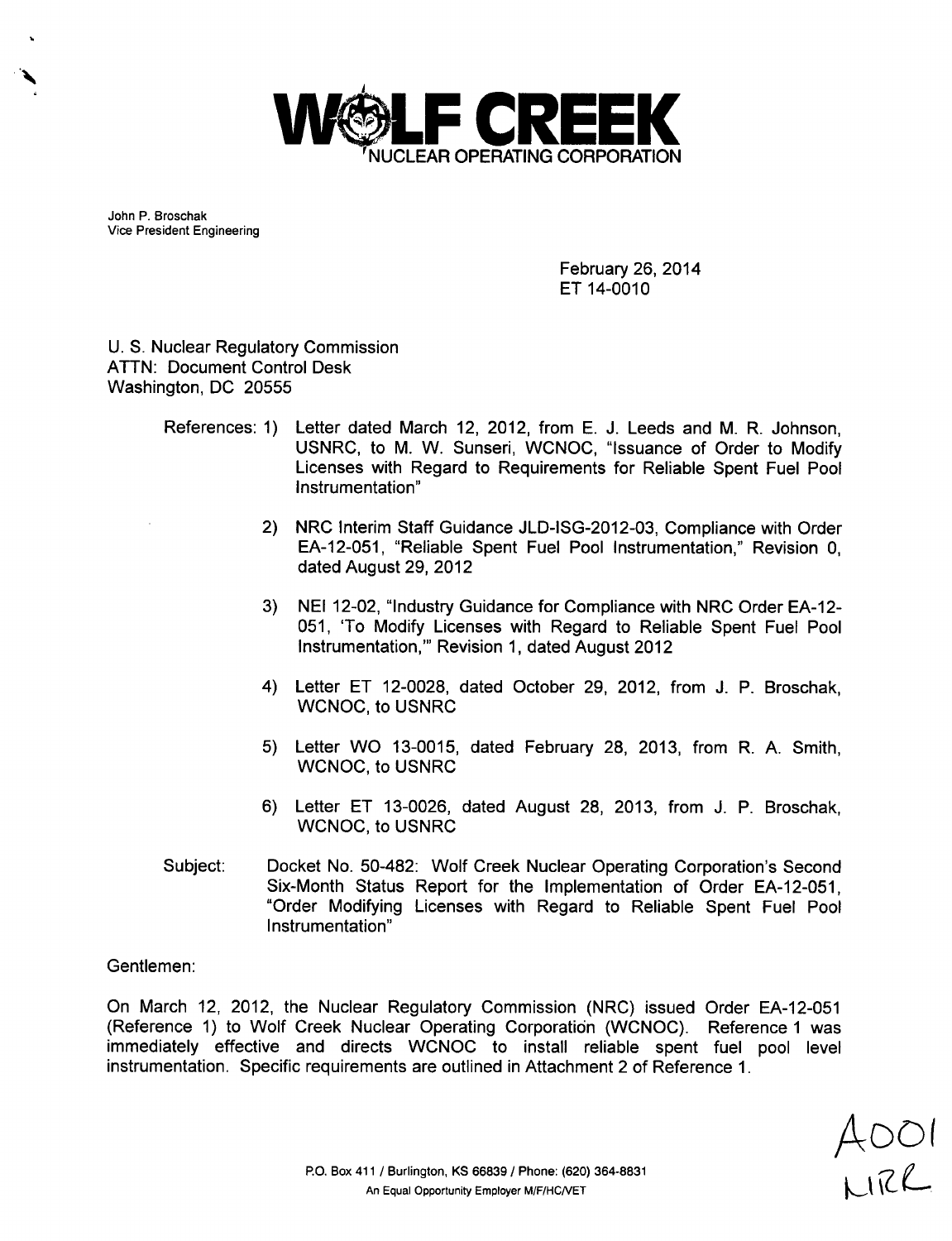ET 14-0010 Page 2 of 3

Reference 1 required submission of an initial status report 60 days following issuance of the final interim staff guidance (Reference 2) and an Overall Integrated Plan (OIP) pursuant to Section IV, Condition C. Reference 2 endorses industry guidance document NEI 12-02, Revision 1 (Reference 3) with clarifications and exceptions identified in Reference 2.

Reference 4 provided the WCNOC initial status report regarding mitigation strategies. Reference 5 provided the WCNOC OIP. Reference 6 provided the first six-month status report for the implementation of Order EA-12-051.

Reference 1 requires submission of a status report at six-month intervals following submittal of the OIP. Reference 3 provides direction regarding the content of the status reports. The purpose of this letter is to provide the second six-month status report pursuant to Section IV, Condition C.2, of Reference 1, that delineates progress made in implementing the requirements of Reference 1. The attached report provides an update of milestone accomplishments since the submittal of Reference 6, including any changes to the compliance method, schedule, or need for relief and the basis for requests for relief, if any.

This letter contains no commitments. If you have any questions concerning this matter, please contact me at (620) 364-4085, or Mr. Michael J. Westman at (620) 364-4009.

Sincerely,

John P. Broocht

John P. Broschak

JPB/rlt

**Attachment** 

cc: M. L. Dapas (NRC), w/a C. F. Lyon (NRC), w/a N. F. O'Keefe (NRC), w/a Senior Resident Inspector (NRC), w/a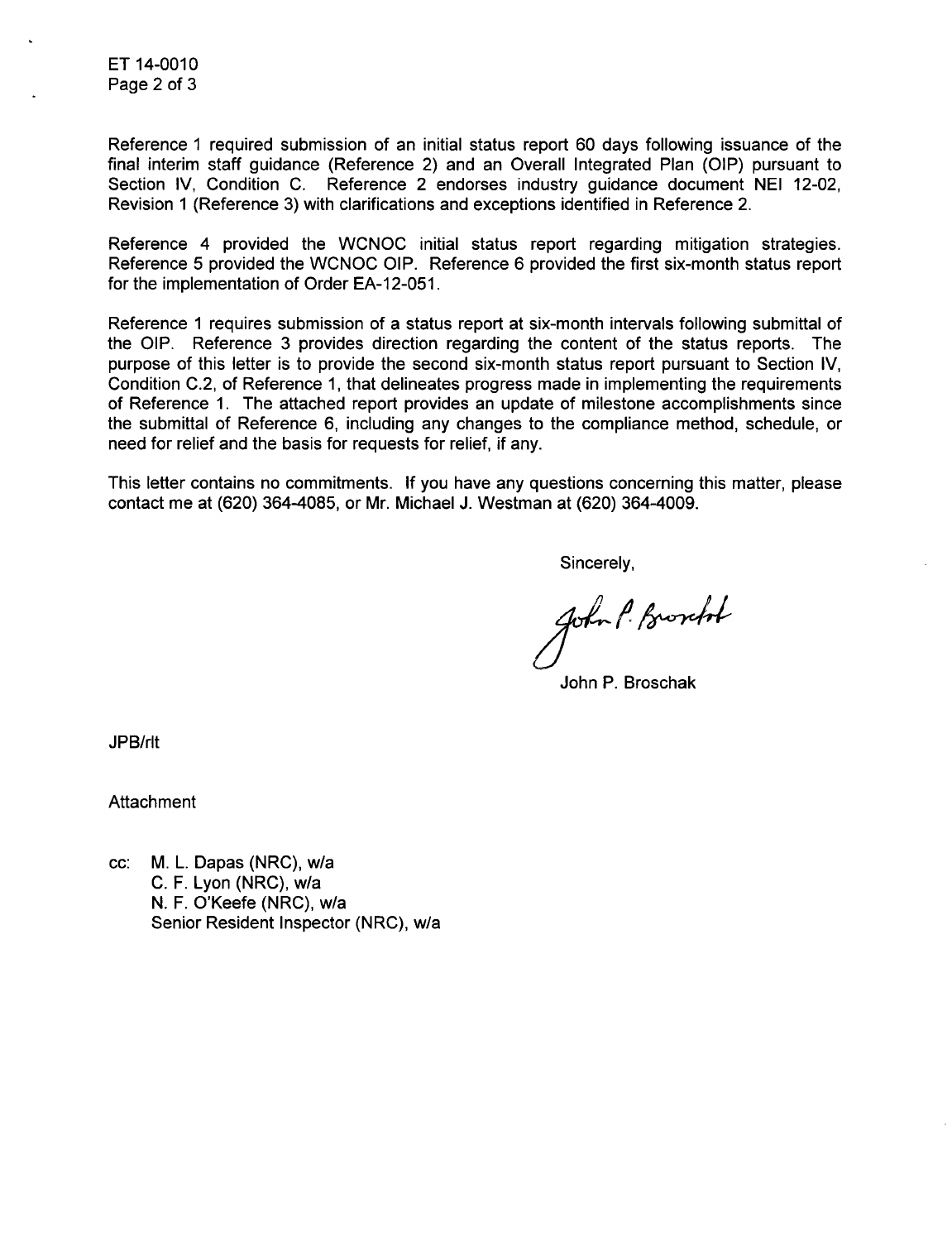ET 14-0010 Page 3 of 3

**STATE** OF **KANSAS COUNTY** OF COFFEY )<br>)SS )

John P. Broschak, of lawful age, being first duly sworn upon oath says that he is Vice President Engineering of Wolf Creek Nuclear Operating Corporation; that he has read the foregoing document and knows the contents thereof; that he has executed the same for and on behalf of said Corporation with full power and authority to do so; and that the facts therein stated are true and correct to the best of his knowledge, information and belief.

**Jo .** Broschak

Vice President Engineering

sUBSCRIBED and sworn to before me this  $2V^{\frac{1}{2}}$  day of  $\overline{Feb}$ ,  $\overline{b}$ , 2014.

GAYLE SHEPHEARD Z Notary Public - State of Kansas **My Appt. Expires 11241** 

Notary Public

 $\frac{1}{\text{Notary (Public)}}$ <br>Expiration Date  $\frac{7}{20}\frac{7}{20}$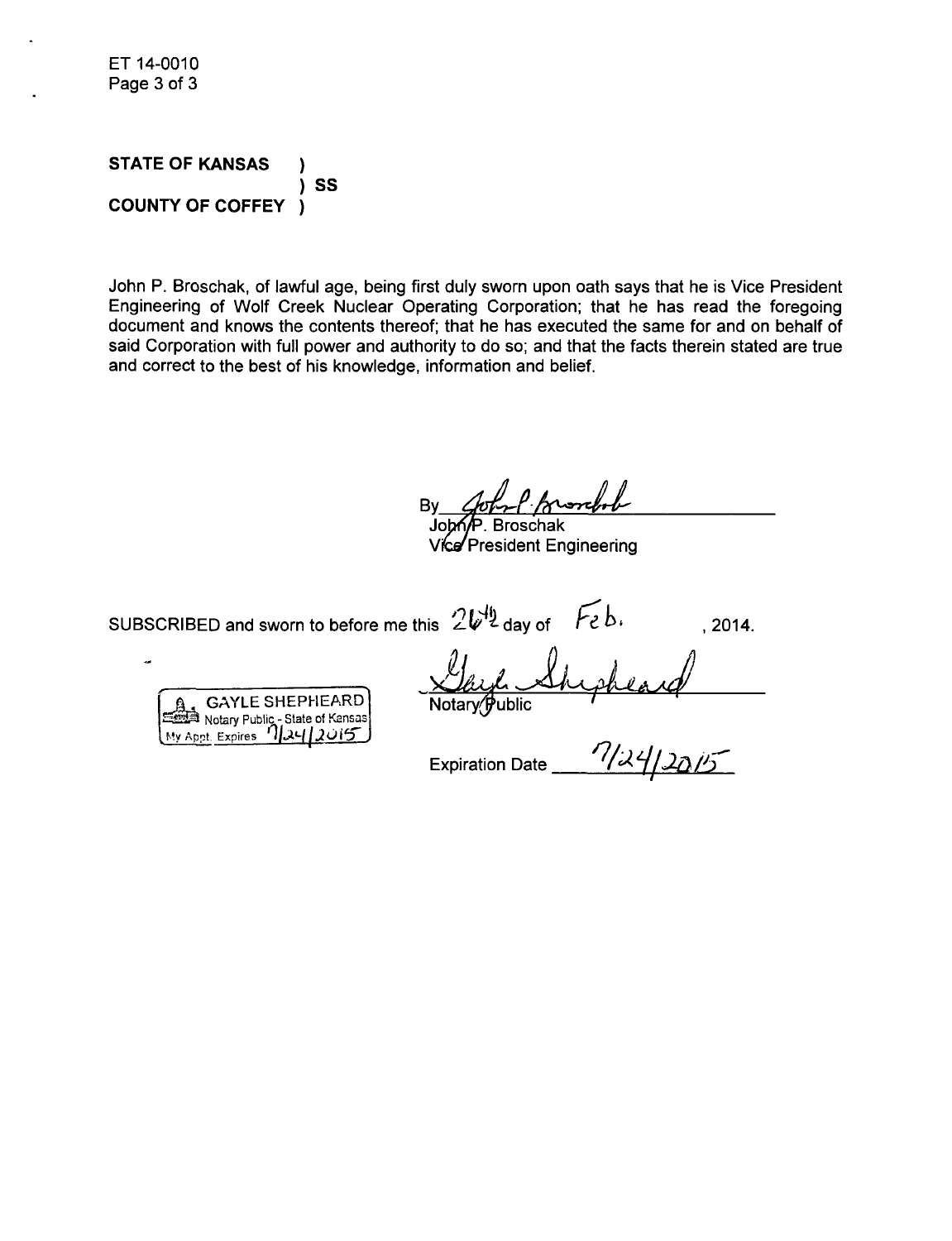# Wolf Creek Nuclear Operating Corporation's Second Six-Month Status Report for the Implementation of Order **EA-12-051,** "Issuance of Order to Modify Licenses with Regard to Requirements for Reliable Spent Fuel Pool Instrumentation"

Wolf Creek Nuclear Operating Corporation (WCNOC) developed an Overall Integrated Plan (OIP) (Reference 1), documenting the modification with regard to Reliable Spent Fuel Pool (SFP) Instrumentation in response to Reference 2. This attachment provides an update of milestone accomplishments since submittal of the first six-month status report, including any changes to the compliance method, schedule, or need for relief/relaxation and the basis, if any.

# **1.** Milestone Accomplishments

WCNOC has selected and entered into a purchase agreement to procure SFP level instruments that, when installed, will meet criteria designated in the OIP (Reference 1).

### 2. Milestone Schedule Status

There are no changes to the status of the milestones submitted in the OIP (Reference 1). Provided is the activity status of each item, and whether the expected completion date has changed. The dates are planning dates and are subject to change as design and implementation details are developed.

| <b>Milestone</b>                                             | <b>Target</b><br><b>Completion</b><br><b>Date</b> | <b>Activity Status</b> | Revised<br><b>Target</b><br><b>Completion</b><br><b>Date</b> |
|--------------------------------------------------------------|---------------------------------------------------|------------------------|--------------------------------------------------------------|
| <b>Commence Engineering and Design</b>                       | 1Q2013                                            | Complete               |                                                              |
| <b>Complete Design</b>                                       | 4Q2013                                            | Complete               |                                                              |
| <b>Submit 6 Month Updates:</b>                               |                                                   |                        |                                                              |
| Update 1                                                     | Aug 2013                                          | Complete               |                                                              |
| Update 2                                                     | Feb 2014                                          | Complete               |                                                              |
| Update 3                                                     | Aug 2014                                          | <b>Not Started</b>     |                                                              |
| Update 4                                                     | Feb 2015                                          | <b>Not Started</b>     |                                                              |
| <b>Receipt of SFP Instruments</b>                            | 3Q2014                                            | <b>Not Started</b>     |                                                              |
| <b>Complete SFP Instrumentation Procedures</b><br>& Training | 4Q2014                                            | <b>Not Started</b>     |                                                              |
| <b>SFP Instruments Operational</b>                           | 1Q2015                                            | <b>Not Started</b>     |                                                              |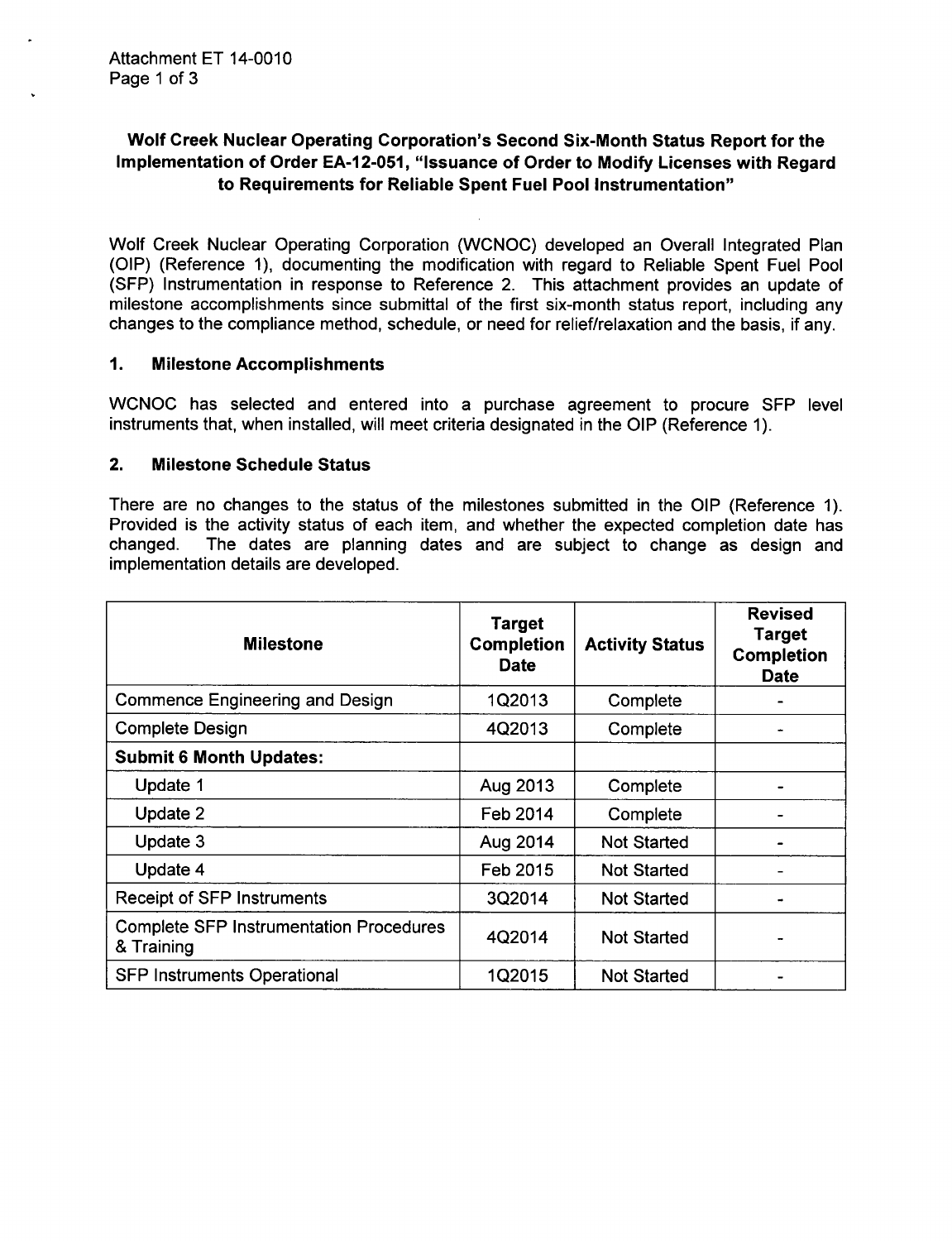# 3. Changes to Compliance Method

WCNOC will no longer pursue installation of a wireless spent fuel pool level indication (SFPLI) system and will instead install a wired SFPLI system. The overall operation and layout of the system remains the same however, the level signal is now provided via installed robust cabling to the readout panels.

# 4. Need for RelieflRelaxation and Basis for the Relief/Relaxation

**WCNOC** expects to comply with the order implementation date and no relief/relaxation is required at this time.

# 5. Open Request for Additional Information (RAI)

Reference 4 provided WCNOC's responses to an NRC RAI (Reference 3). In Reference 4, WCNOC indicated that additional information would be provided in the February 2014 6-month status update report. Subsequently, the NRC issued the Interim Staff Evaluation (Reference 6) which was based, in part, on information provided in References 4 and 5. As noted in Reference 6, new RAI questions were developed based on the information provided in References 4 and 5. Reference 6 indicated that responses to the RAI questions should be provided in the 6-month status updates, as the information becomes available. WCNOC is still developing the information for responding to the RAI questions identified in Reference 6 and will provide the information no later than the requested date of July 31, 2014.

### References

- 1. WCNOC Letter WO 13-0015, "Overall Integrated Plan in Response to March 12, 2012 Commission Order Modifying Licenses with Regard to Requirements For Reliable Spent Fuel Pool Instrumentation," February 28, 2013. ADAMS Accession No. ML13071A419.
- 2. Letter from E. J. Leeds and M. R. Johnson, USNRC, to M. W. Sunseri, WCNOC, "Issuance of Order to Modify Licenses with Regard to Requirements for Reliable Spent Fuel Pool Instrumentation," March 12, 2012. ADAMS Accession No. ML12056A044.
- 3. Letter from C. F. Lyon, USNRC, to M. W. Sunseri, WCNOC, "Wolf Creek Generating Station - Request for Additional Information RE: Overall Integrated Plan in Response to Order EA-12-051, 'Reliable Spent Fuel Pool Instrumentation' (TAC NO. MF0781)," July 17, 2013. ADAMS Accession No. ML13197A205.
- 4. WCNOC Letter ET 13-0025, "Wolf Creek Nuclear Operating Corporation's Response to Request for Additional Information Regarding Overall Integrated Plan in Response to March 12, 2012 Commission Order Modifying Licenses with Regard to Reliable Spent Fuel Pool Level Instrumentation," August 15, 2013.
- 5. WCNOC Letter ET 13-0026, "Wolf Creek Nuclear Operating Corporation's First Six-Month Status Report in Response to March 12, 2012 Commission Order Modifying Licenses with Regard to Reliable Spent Fuel Pool Instrumentation (Order EA-12-051)," August 28, 2013. ADAMS Accession No. ML13252A238.